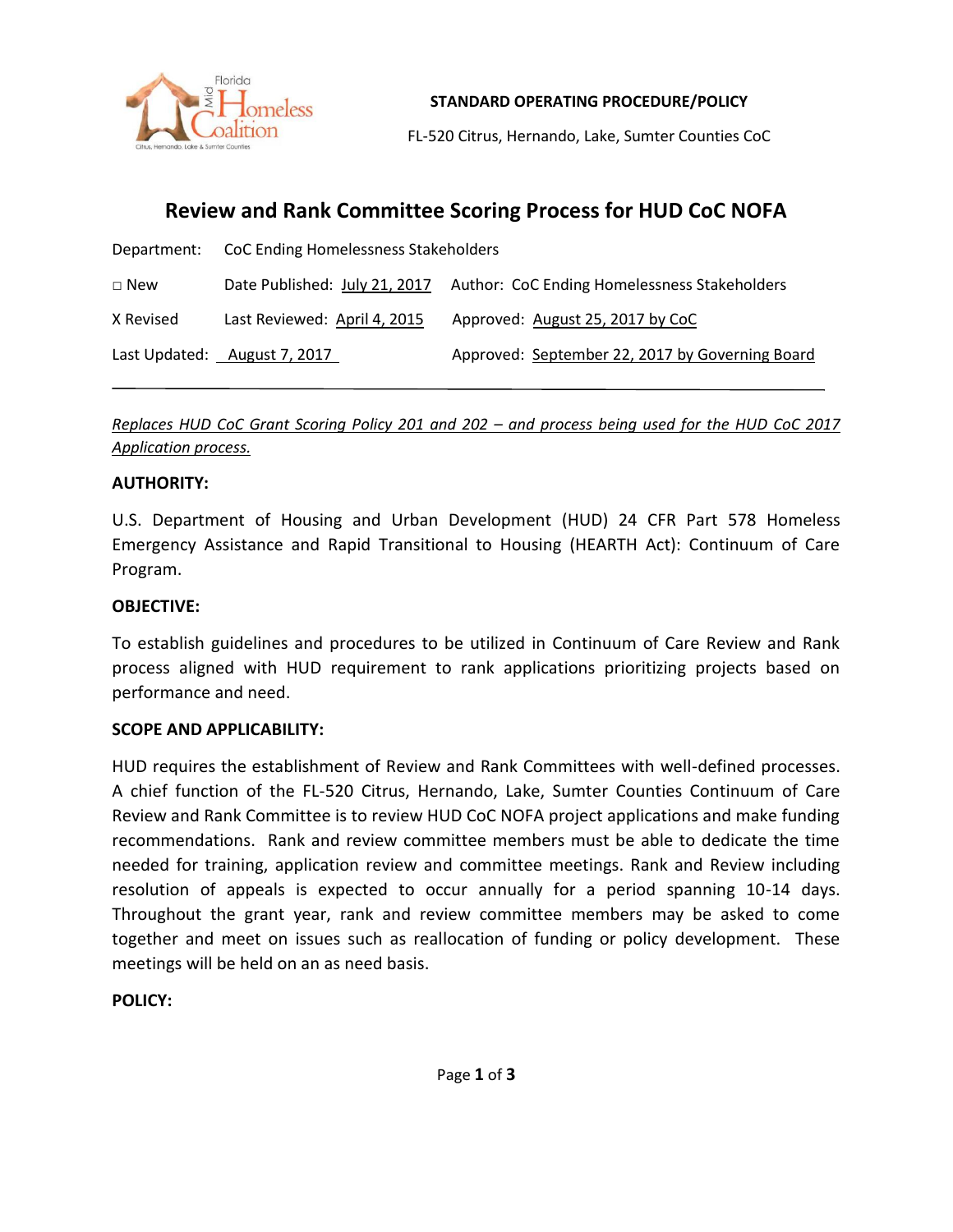The ranking tool will be reviewed yearly by the Lead Agency to determine whether it meets the priorities of HUD based on the current year HUD CoC NOFA. Recommendations will be brought to the Continuum of Care for approval.

Following release of annual NOFA, the Continuum of Care Review and Rank Committee will review project applications individually and then collectively for the purpose of scoring and ranking projects in accordance with community needs and priorities for funding. Additionally Review and Rank Committee members will be called upon as needed during grant years to review performance issues which may result in funding changes and policy development.

### **PROCEDURE:**

Prior to or immediately following the receipt of the HUD Notice of Funding Availability (NOFA), the Continuum of Care will meet to determine community priorities and scoring criteria.

Upon receipt of the NOFA, requests for proposals will be distributed community wide using a number of media outlets. A technical assistance meeting will be held after the announcement of the NOFA and request for proposals. The purpose of the technical assistance meeting is to provide guidance to new and renewing applicants. Attendees will receive information to include identified priorities, service needs and gaps specific to FL-520 Citrus, Hernando, Lake, Sumter Counties Continuum of Care. The Notice of Funding Availability document, application and ranking process will be explained.

Every attendee will be provided information on the application, scoring, and appeal process to include basic eligibility requirements. The information on deadlines, assistance available through the lead agency and HUD, and dates by which decisions will be made.

Eligible project applicant proposals submitted by the deadline established will be shared electronically with the Continuum of Care Rank and Review Committee members. Continuum of Care Review and Rank Committee members will have five (5) business days to individually review all applications noting any questions, comments or clarifications to be discussed at the Review and Rank meeting.

The Review and Rank Committee meeting will be scheduled to occur within seven (7) business days of the project application submission deadline. The committee will complete a summary sheet itemizing ranking recommendations. Notification of ranking decisions will be delivered to all applicants via email and letter sent through first class mail within one (1) business day.

Applications which do not meet the threshold requirements will not be included in the Priority List in the HUD CoC Application and will not be forwarded to HUD for consideration. If more applications are submitted than the Continuum of Care has money to fund, the lowest scoring applications will not be included in the Priority List in the HUD CoC Application and will not be forwarded to HUD for consideration.

## **Appeal Process**